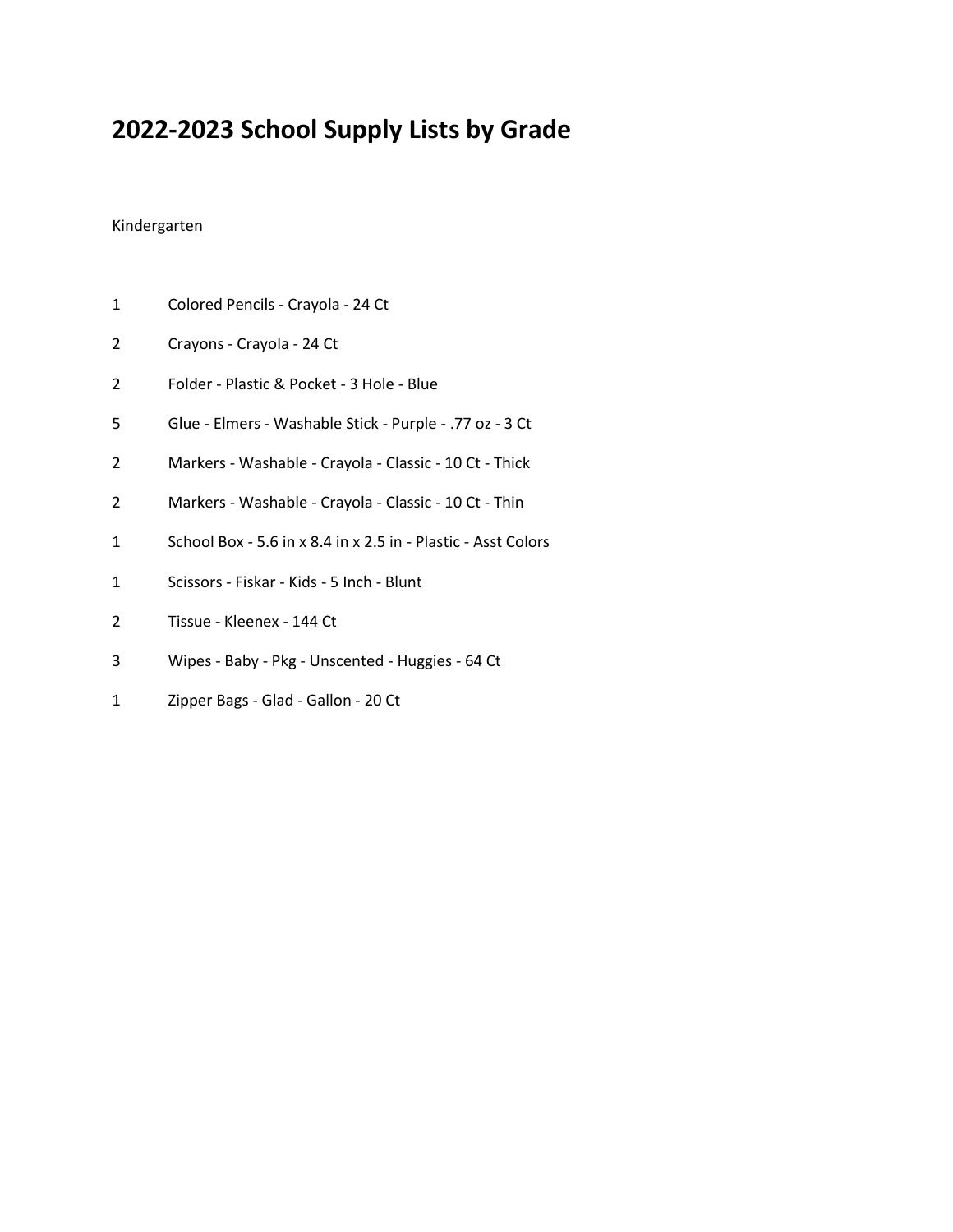#### 1st Grade

| 1 | Colored Pencils - Crayola - 12 Ct                             |
|---|---------------------------------------------------------------|
| 4 | Composition Book - Wide Ruled - Black Marble - 100 Ct         |
| 1 | Crayons - Crayola - 24 Ct                                     |
| 2 | Dry Erase Markers - Expo - black - Fine                       |
| 1 | Glue - Elmers - Washable Stick - Purple - .77 oz - 3 Ct       |
| 1 | Markers - Washable - Crayola - Classic - 8 Ct - Thick         |
| 1 | Markers - Washable - Crayola - Classic - 8 Ct - Thin          |
| 2 | School Box - 5.6 in x 8.4 in x 2.5 in - Plastic - Asst Colors |
| 1 | Scissors - Fiskar - Kids - 5 Inch - Blunt                     |
| 2 | Tissue - Kleenex - 144 Ct                                     |
| 3 | Wipes - Baby - Pkg - Unscented - Huggies - 64 Ct              |
| 3 | Pencil - Ticonderoga - Sharpened - No 2 - 12 Pk               |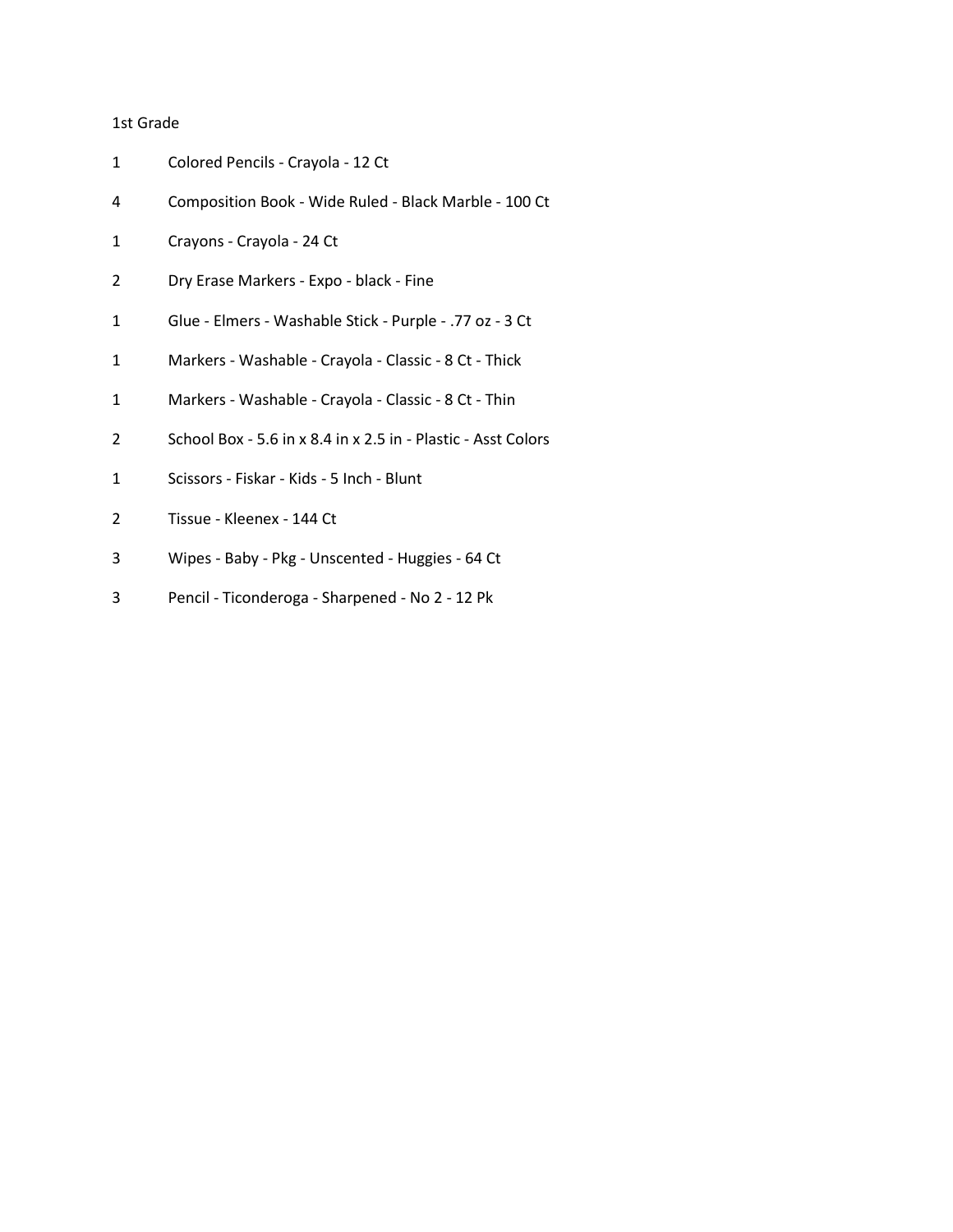#### 2nd Grade School Supplies

- 1 Colored Pencils Crayola 12 Ct
- 1 Composition Book Wide Ruled Black Marble 100 Ct
- 1 Crayons Crayola Twistables 8 Ct
- 1 Dry Erase Markers Expo 4 Color Set Fine
- 2 Eraser Caps 12 Pkg
- 3 Eraser Pink Pearl Papermate Large 1 Pk
- 1 Folder Plastic & Pocket 3 Hole Blue
- 1 Folder Plastic & Pocket 3 Hole Green
- 1 Folder Plastic & Pocket 3 Hole Red
- 1 Folder Plastic & Pocket 3 Hole Yellow
- 1 Glue Elmers Washable Stick Purple .77 oz 3 Ct
- 1 Index Cards 3 x 5 Ruled White 100 Ct Mead
- 2 Markers Washable Crayola Classic 8 Ct Thick
- 1 Paper Towel Scott Mega Choose a Size 102 Ct
- 3 Pencil Ticonderoga Sharpened No 2 12 Pk
- 1 Ruler 12in/30cm Plastic Clear
- 1 School Box 5.6 in x 8.4 in x 2.5 in Plastic Asst Colors
- 1 Scissors Fiskar Kids 5 Inch Blunt
- 1 Earbuds HamiltonBuhl Tangle Free Cord Asst Colors
- 2 Tissue Kleenex 144 Ct
- 3 Wipes Baby Pkg Unscented Huggies 64 Ct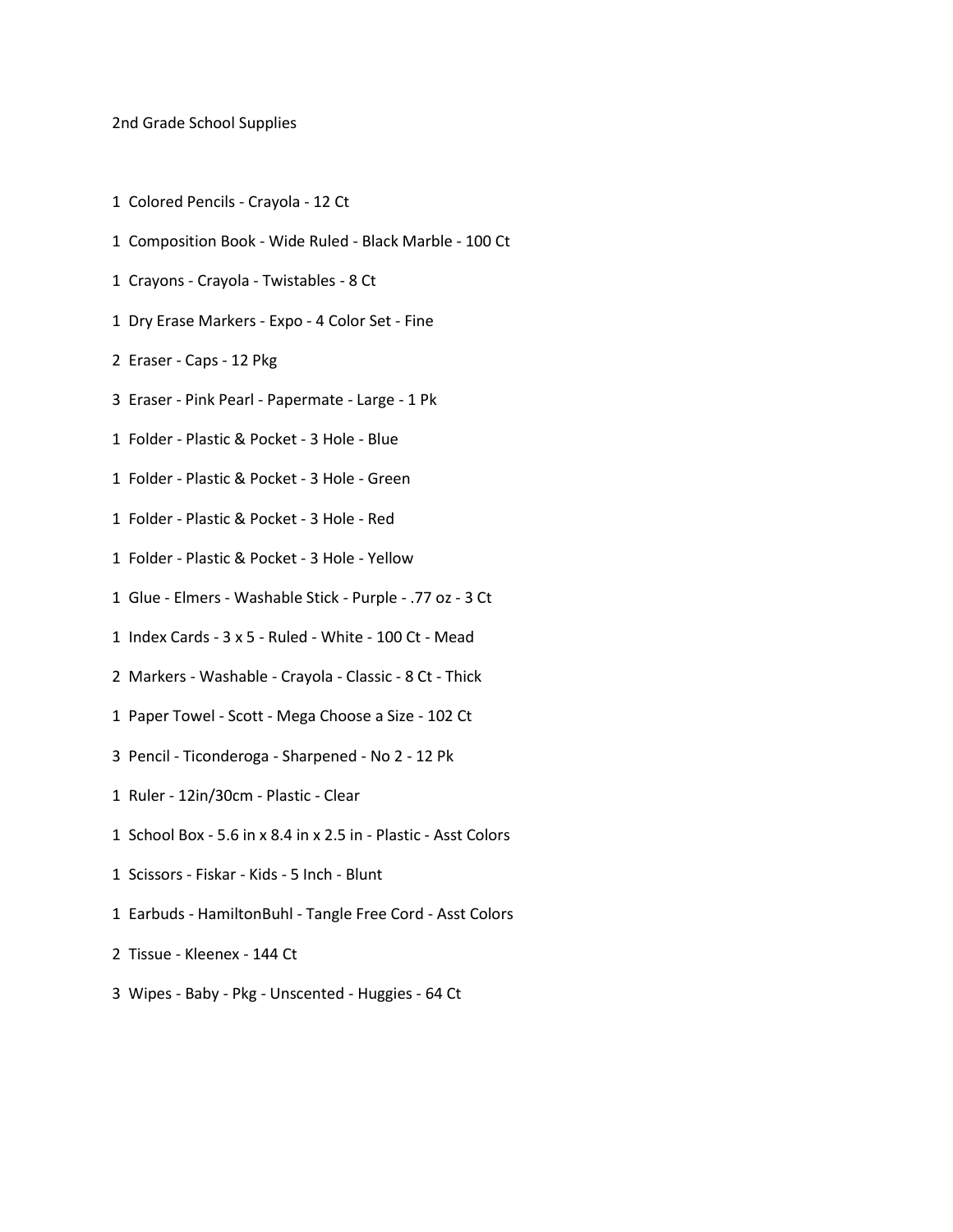### 3rd Grade

| 1 | Colored Pencils - Crayola - 12 Ct                       |
|---|---------------------------------------------------------|
| 3 | Composition Book - Wide Ruled - Black Marble - 100 Ct   |
| 1 | Crayons - Crayola - Twistables - 8 Ct                   |
| 1 | Dry Erase Markers - Expo - 4 Color Set - Chisel         |
| 1 | Folder - Plastic - Dark Blue - Avery                    |
| 1 | Folder - Plastic - Green - Avery                        |
| 1 | Folder - Plastic - Orange - Smead                       |
| 1 | Folder - Plastic - Purple - Smead                       |
| 1 | Folder - Plastic - Red - Avery                          |
| 1 | Folder - Plastic - Yellow - Avery                       |
| 2 | Glue - Elmers - Washable Stick - Purple - .77 oz - 3 Ct |
| 1 | Highlighter - Green - Chisel - Qty: 1                   |
| 1 | Highlighter - Yellow - Chisel - 1 Pk - Avery            |
| 3 | Index Cards - 3 x 5 - Ruled - White - 100 Ct - Mead     |
| 1 | Markers - Crayola - Classic - 10 Ct - ThickSKU# 677     |
| 3 | Pencil - Ticonderoga - Sharpened - No 2 - 12 Pk         |
| 1 | Pencil Pouch - Vinyl Bank Bag                           |
| 1 | Ruler - 12in/30cm - Plastic - Clear                     |
| 2 | Scissors - Fiskar - Kids - 5 Inch - Blunt               |
| 2 | Tissue - Kleenex - 300 Ct                               |
| 2 | Wipes - Baby - Pkg - Unscented - Huggies - 64 Ct        |
| 1 | Zipper Bags - Glad -1 Gallon $-$ (10 or 20 Ct)          |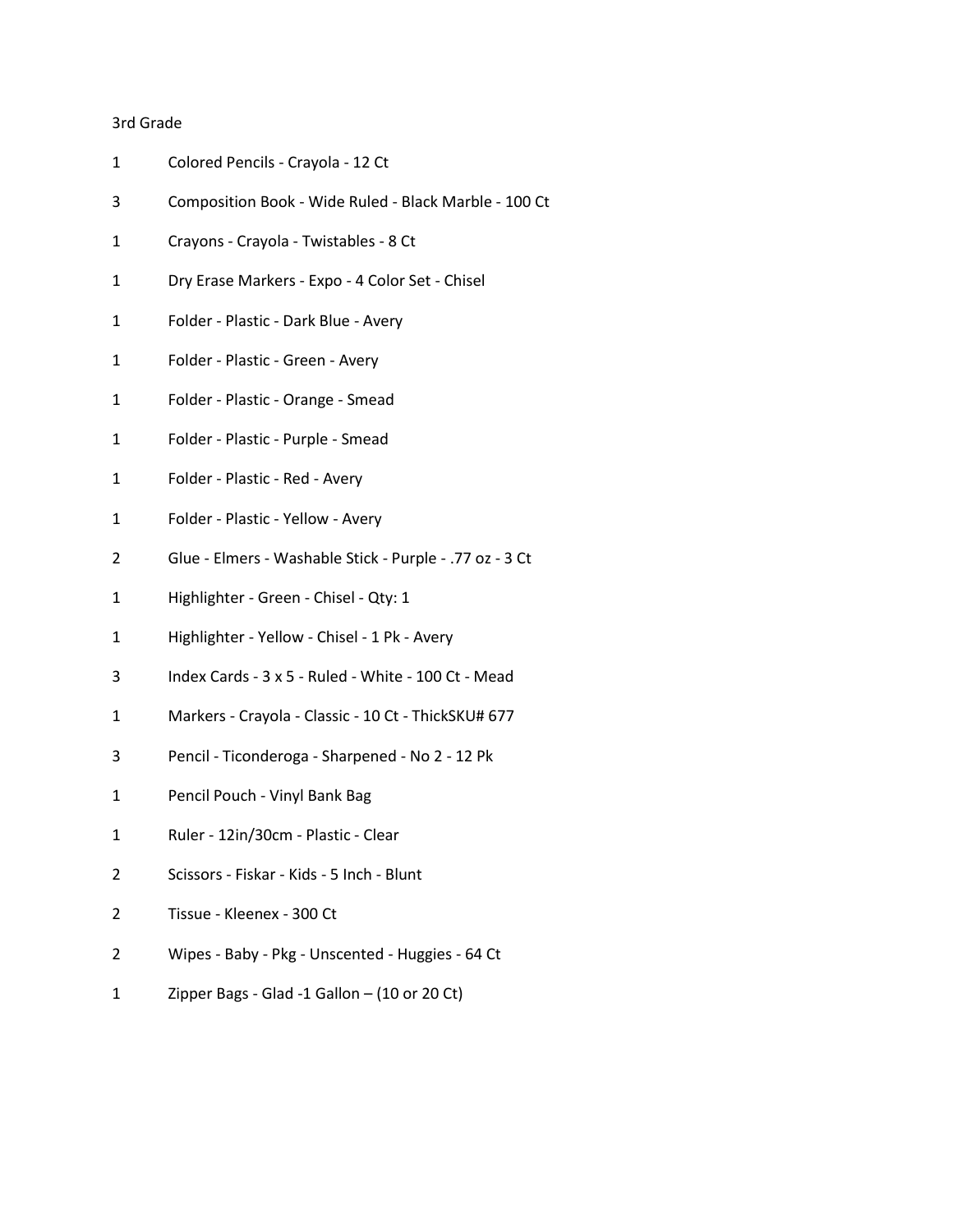### 4th Grade

| 1 | Colored Pencils - Crayola - 12 Ct                                     |
|---|-----------------------------------------------------------------------|
| 5 | Composition Book - Wide Ruled - Black Marble - 100 Ct                 |
| 1 | Eraser - Pink Pearl - Papermate - Large - 1 Pk                        |
| 1 | Folder - Laminated Pocket - Blue                                      |
| 1 | Folder - Laminated Pocket - Green                                     |
| 1 | Folder - Laminated Pocket - Red                                       |
| 1 | Folder - Laminated Pocket - Yellow                                    |
| 2 | Glue - Elmers - Washable Stick - Purple - .77 oz                      |
| 1 | Highlighter - 3 Pack - Yellow, Blue, Pink - Pen Style - Clip - Chisel |
| 1 | Markers - Crayola - Classic - 8 Ct - Thin                             |
| 2 | Pencil - Ticonderoga - Sharpened - No 2 - 12 Pk                       |
| 1 | Pencil Pouch - Vinyl Bank Bag                                         |
| 1 | Pencil Sharpener - Canister - 2 Hole                                  |
| 1 | Pens - Erasable - Papermate - Blue - 12 Ct                            |
| 4 | Pens - Pilot - FriXion Ball - Gel - Blue - Clicker - Erasable - Qty:1 |
| 1 | Ruler - 12in/30cm - Plastic - Clear                                   |
| 1 | Scissors - Fiskar - Kids - 5 Inch - Blunt                             |
| 2 | Tissue - Kleenex - 144 Ct                                             |
| 1 | Wipes - Baby - Pkg - Unscented - Huggies - 64 Ct                      |
| 1 | Zipper Bags - Ziploc - 2 Gallon - 10 Ct                               |
| 1 | Zipper Bags $-$ Ziploc $-$ sandwich size $-50$ ct                     |
| 2 | Paper - Filler - Wide - 100 Ct.                                       |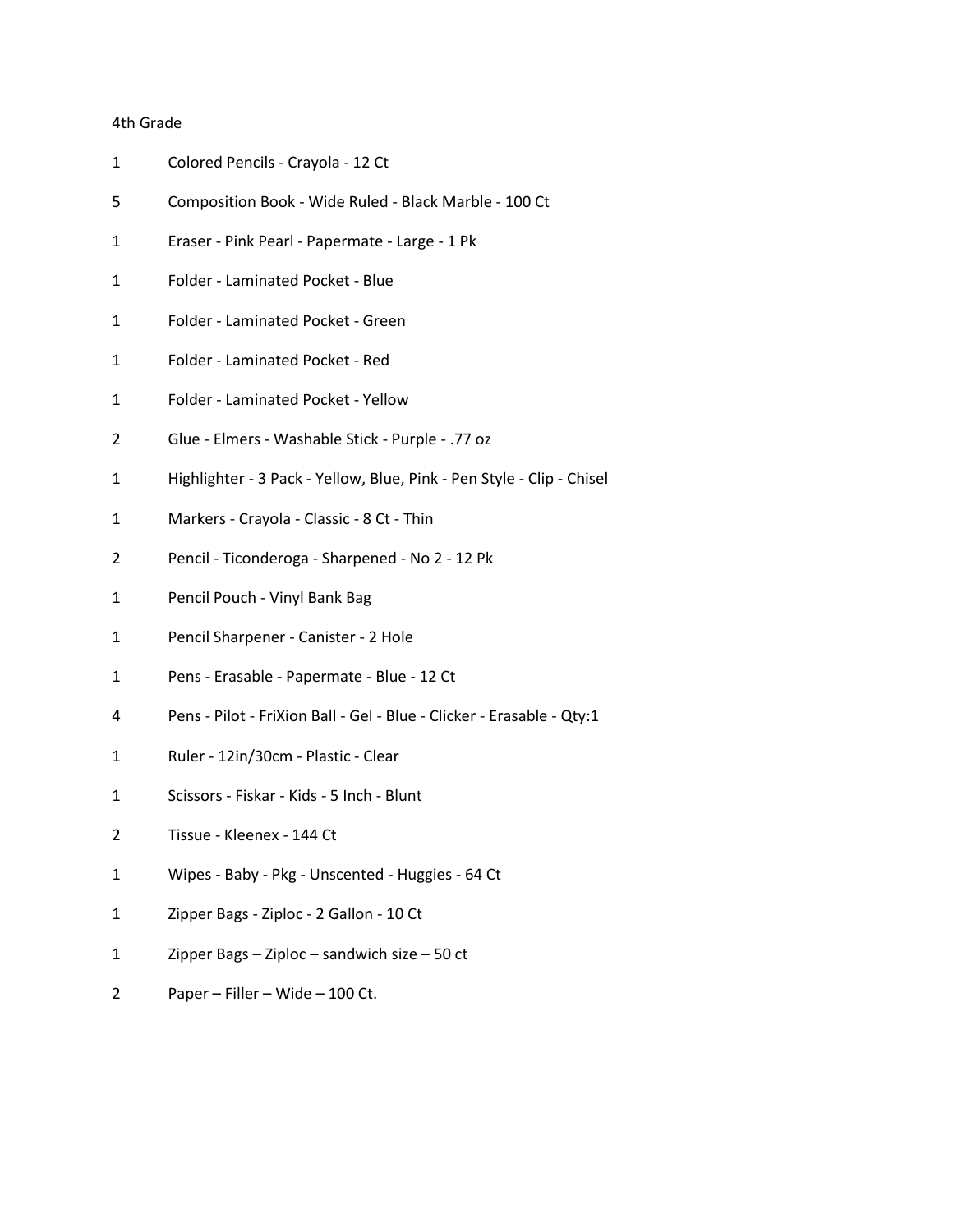# 5th Grade

| Qty | Description                                                   |
|-----|---------------------------------------------------------------|
| 1   | Colored Pencils - Crayola - 12 Ct                             |
| 6   | Composition Book - College Ruled - Hard Marble                |
| 1   | Crayons - Crayola - 16 Ct                                     |
| 1   | Dry Erase Markers - Expo - 4 Color Set - Chisel               |
| 2   | Eraser - Pink Pearl - Papermate - Large - 1 Pk                |
| 1   | Folder - Paper - Dark Blue - Avery                            |
| 1   | Folder - Paper - Red - Avery                                  |
| 1   | Folder - Paper - White - Avery                                |
| 1   | Glue - Elmers - Washable Stick - Purple - .77 oz              |
| 2   | Highlighter - Yellow - Chisel - 1 Pk - Avery                  |
| 2   | Index Cards - 3 x 5 - Ruled - White - 100 Ct - Mead           |
| 1   | Markers - Washable - Crayola - Classic - 8 Ct - Thin          |
| 1   | Paper Towel - Scott - Mega Choose a Size - 102 Ct             |
| 3   | Pencil - Ticonderoga - Sharpened - No 2 - 12 Pk               |
| 1   | Pencil Pouch - Clear - 9 x 10.5 - 3 Ring                      |
| 1   | Pens - BIC - 10 Pack - Blue                                   |
| 1   | Pens - BIC - 10 Pack - Red                                    |
| 1   | Pens - Erasable - Papermate - Blue - 12 Ct                    |
| 1   | School Box - 5.6 in x 8.4 in x 2.5 in - Plastic - Asst Colors |
| 1   | Scissors - Fiskar - Kids - 5 Inch - Pointed                   |
| 1   | Sticky Notes - Post It - 3 x 3 - Plain - Yellow - 4-50 Pk     |
| 1   | Tissue - Kleenex - 144 Ct                                     |
| 2   | Wipes - Baby - Pkg - Unscented - Huggies - 64 Ct              |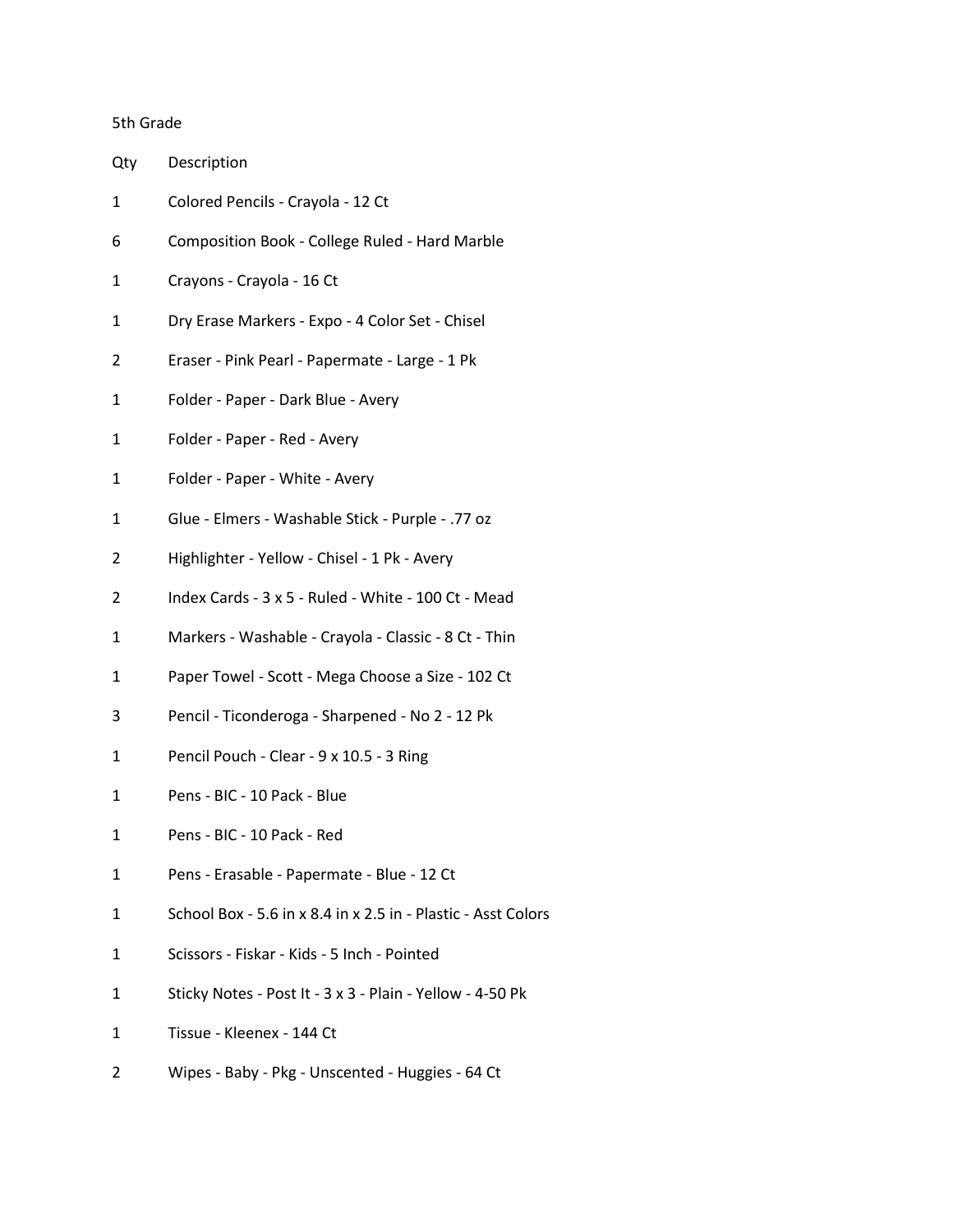2 Paper – Filler – Wide – 100 Ct.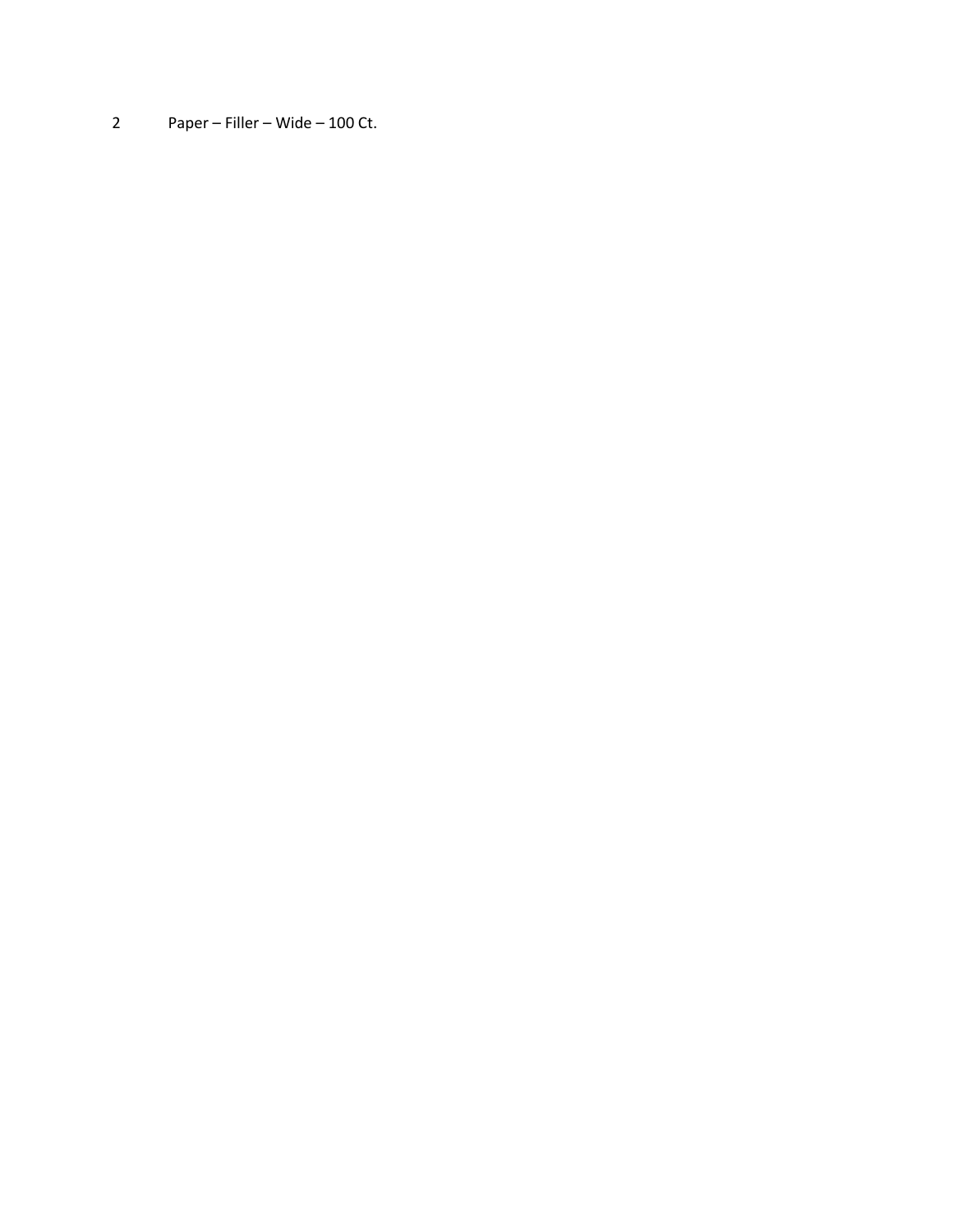# 6th Grade

| 1 | Colored Pencils - Crayola - 08 Ct                             |
|---|---------------------------------------------------------------|
| 7 | Composition Book - Wide Ruled - 100 Ct -variety of colors     |
| 2 | Dry Erase Markers - Expo - Black - Chisel                     |
| 1 | Eraser - Pink Pearl - Papermate - Large - 1 Pk                |
| 7 | Folder - Plastic & 2 Pocket - Variety of colors               |
| 1 | Glue - Elmers - Washable Stick - Purple - .21 oz - 01 Pk      |
| 1 | Highlighter - Yellow - Chisel - 1 Pk - Avery                  |
| 2 | Index Cards - 3 x 5 - Ruled - White - 100 Ct - Mead           |
| 1 | Markers - Crayola - Classic - 8 Ct - Thick                    |
| 4 | Paper - Filler - Wide - 100 Ct                                |
| 1 | Paper Towel - Scott - Mega Choose a Size - 102 Ct             |
| 2 | Pencil - Ticonderoga - Sharpened - No 2 - 12 Pk               |
| 1 | Pencil Pouch - Clear - 9 x 10.5 - 3 Ring                      |
| 1 | Pens - BIC - 10 Pack - Black                                  |
| 1 | Pens - BIC - 10 Pack - Blue                                   |
| 1 | Pens - BIC - 10 Pack - Red                                    |
| 1 | School Box - 5.6 in x 8.4 in x 2.5 in - Plastic - Asst Colors |
| 1 | Scissors - Fiskar - 7 Inch - Pointed                          |
| 1 | Sheet Protector - Plastic - 10 Pkg - Avery                    |
| 3 | Tissue - Kleenex - 75 Ct                                      |
| 2 | Wipes - Baby - Pkg - Unscented - Huggies - 40 Ct              |